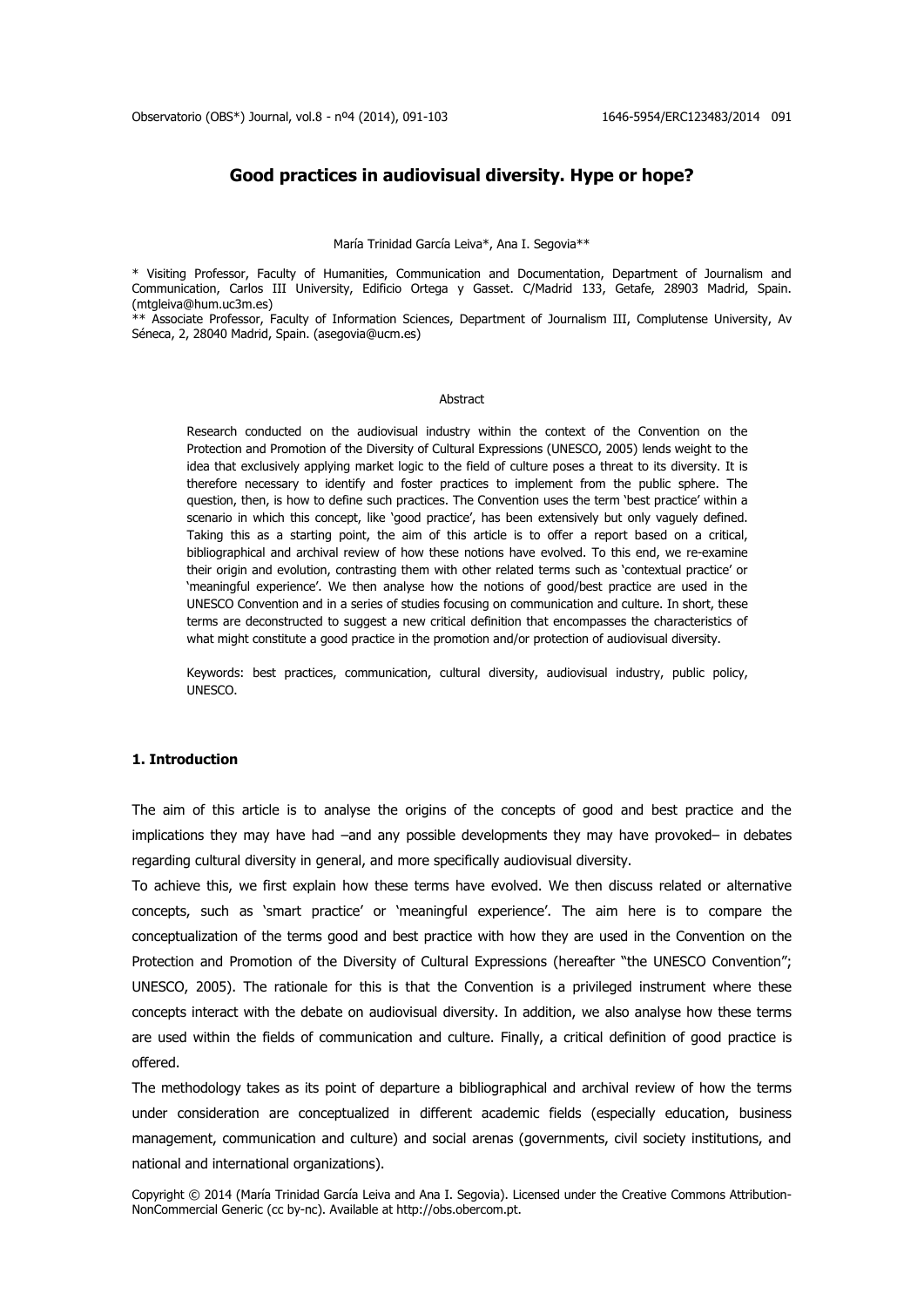In this regard, it is an approach that detaches itself from those definitions of good/best practices understood as final, timeless and universal actions. That is to say "the" answer or solution to a specific issue, valid forever after once identified and replicable regardless of context. Therefore, even though it is possible to state that a certain action is good, in the sense of it being positive and that it may inspire others, it is equally important to clarify why, for whom and under what circumstances.

To sum up, it is of vital importance to understand where these notions come from and what we might expect from this terminology, since good and best practices cannot simply be hodgepodge terms that encompass any kind of audiovisual initiative when discussing promotion and protection policies in regard to audiovisual diversity.

### **2. Good and best practices**

We should begin by noting that the Cambridge English Dictionary, for example, defines best practice as a working methodology, or a group of methodologies, officially considered to be the best in a specific business sector or industry. According to María Teresa Cabré (2009), from a general and intuitive point of view the term good practice points to two interpretations. On the one hand, good practice means to be upright, in the moral and ethical sense, and, consequently, is opposed to bad, perverse, deceitful, malicious practices. On the other hand, good practices refer to ways of acting that follow a series of guidelines established, recognized and accepted by a professional or socially representative group.

Thus, to summarize, and following Anne Abdoulaye (2003), we might say that most definitions of a good practice imply a practice that simply works, whereas a best practice would be one that works and is simultaneously the best possible action.

## **2.1. Origins and evolution**

The first known usage of the notion of best practice can be situated in the United States at the end of the 19th century, within two specific fields (González Ramírez, 2007; King, 2007; McKeon, 1998): studies on the organization of labour, derived from Taylor and the so-called scientific management theorists; and agricultural extension programmes, which included the dissemination of research projects on new agricultural methods and techniques.

In relation to the former, scholars such as King (2007) outline how Frederick Taylor, in his widely known monograph The Principles of Scientific Management, notes that among the various methods and tools used in each element of each trade there is always one method and one implement which is quicker and better than any of the others, for him therefore the best method and the best implement (Taylor, 1985: 25). As regards the latter, McKeon (1998: 494-495) explains in some detail that the concept of best practice is tied historically to the field of agriculture, especially in the United States. The first extension approach was pioneered in the state of New York in 1911: as agriculture was the local industry, the chamber of commerce decided to hire a recent agricultural graduate to spread the word about innovations throughout the country.

The ideas of modelling and dissemination involved in both fields were widely adopted and developed in the 1970s, when studies on the organization of labour were taken up by industrial management and the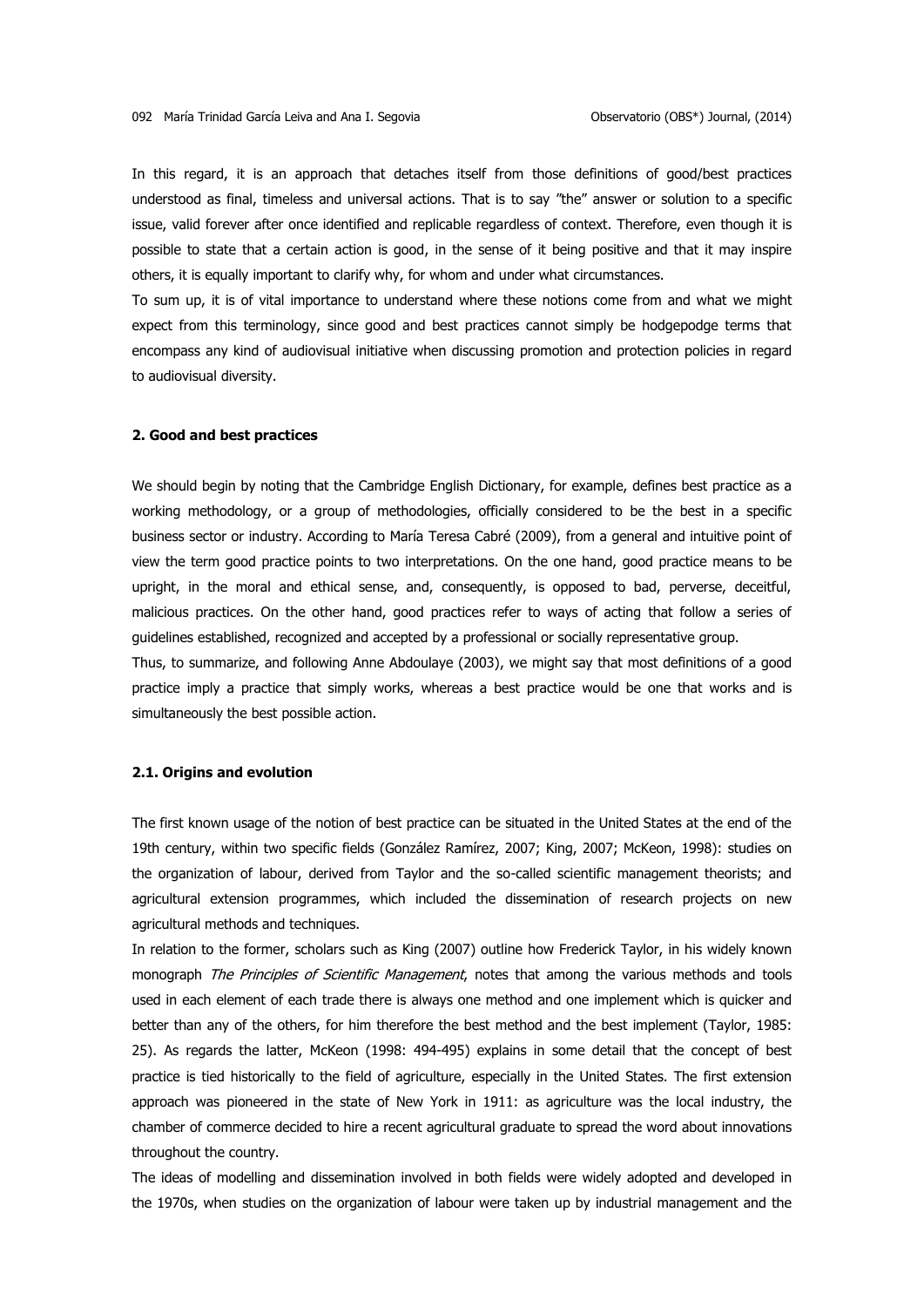agricultural extension model influenced education studies. Best practice began to be used, on the one hand, as a label for the manufacturing of the best tools to improve competitiveness, and, on the other, for the dissemination of outstanding teaching techniques. As King (2007: 10) brilliantly points out, both versions of the history of best practice can be traced back to the United States, even though one "goes back to the private sector and to management-speak" and the other connects with research-based innovation "promoted at the county and state level". More specifically, González Ramírez (2007) argues that the extrapolation of this terminology to the field of education occurs as a consequence of evolution in education systems from the 1980s onwards.

In any case, these were the two main versions of the use of the notion of best practice up until the 1990s, when the term first began to influence the defining of public policies as a tool to help remodel administrations, before expanding towards all areas of business management. In 1992, for instance, Spendolini would lead a series of detailed analyses of the concept of benchmarking, leading Davies and Kochhar to affirm, a decade later, that "the rise in the number of studies of best practices has been encouraged by the increased interests in benchmarking, with many companies eager to investigate the levels of performance that can be achieved and how this can be done" (2002: 289). The concept of best practice, which originated in the private sector as a tool to benchmark performance against competitors, has "more recently entered into use in the public sector, particularly as an aspect to the reforming agenda of public management" (Brannan & others, 2008: 3).

Use of the term best practice began to coexist increasingly with that of good practice, revealing that the nuances of the words were (and still are) plentiful and that their definition and distinction have been blurred from the beginning. As an example of this, McKeon (1998) explains how they were traditionally thought to have come from the professions of medicine and law, where they constitute everyday phrases used to describe solid, reputable, state-of-the-art work.

The launch of the UNESCO Management of Social Transformations Programme (MOST) in 1994 clarified and legitimized the term best practice, offering a definition that in fact remains widely used by the organization nowadays. The MOST Programme, still in place, attempts to transfer relevant knowledge from Social Sciences research to those in charge of making decisions on and devising public policies, as well as other interested parties. It is the only UNESCO initiative that promotes research in Social Sciences and, given its importance and later influence, it is worth analysing the definition it offers.

The concept of best practice was originally linked to the fight against poverty and social exclusion, suggesting that: 1) it refers to a creative and sustainable practice that generates an effective response; 2) it can be potentially replicated as a "guideline"; 3) it contributes to the development of policies<sup>1</sup>.

Thus, according to the MOST Programme, there are four common characteristics to a best practice:

- Innovative: it develops new and creative solutions to common problems.

- Effective (make a difference): it has a positive and tangible impact on the living conditions, quality of life or environment of those affected.

- Sustainable: it contributes for a lengthy period of time to the eradication of poverty and social exclusion.

**.** 

<sup>1</sup> See: [www.unesco.org/most/bphome.htm#1](http://www.unesco.org/most/bphome.htm#1)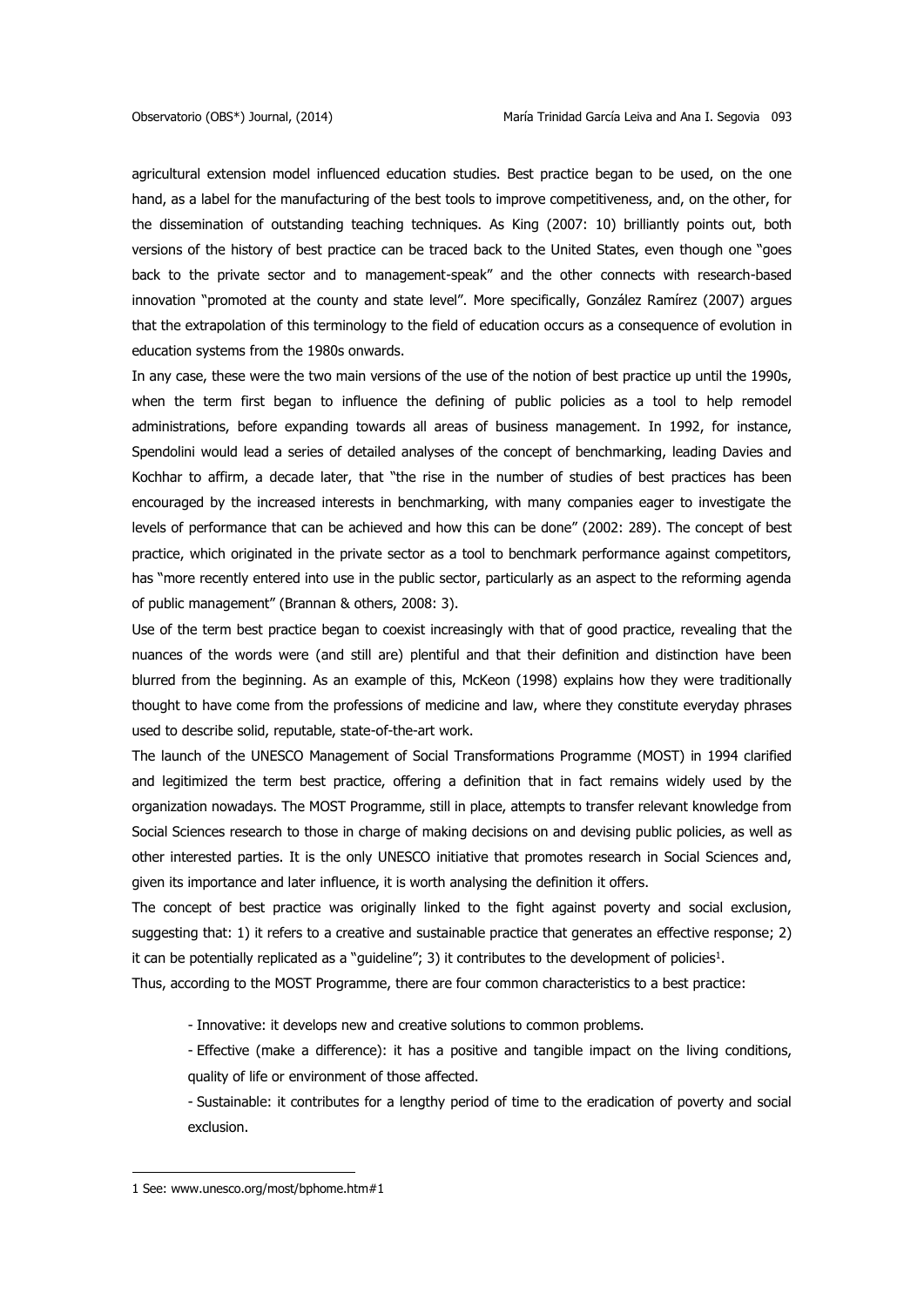- Potentially replicable: it works as a model for generating new policies and initiatives in other places.

Following these developments, from the mid-1990s onwards ?use of the terms good/best practices reached a peak and with the new century they became fashionable labels which ended up permeating nearly every industry and professional discipline. For example, they began to be used in relation to the development of new technologies and computer science, the challenges of governance (good practices catalogues in areas such as law, security, immigration, health, and a long etcetera) and the improvement of industrial processes (quality standards, ISO standards, etc.). True to its diverse origins, "the language of good and best practice is still used very widely today, in diverse contexts, to commend particular innovations, whether in organizations, in technologies or in societies, to a wider audience" (King, 2008:10).

The *White Paper on Intercultural Dialogue*, compiled by the Council of Europe (2008), can easily be pointed to as an example of both this expansion and a vagueness of definition.<sup>2</sup> Moreover, beyond the terms good/best practice, with the turn of the century there emerged a string of concepts presented as similar and/or alternatives. For this reason, following the above review and before looking into how the term best practice links with the UNESCO Convention, it is worth considering other notions which may allow us to forge a new critical definition of a practice that may promote and/or protect audiovisual diversity.

#### **2.2. Related and alternative concepts**

Our bibliographical review has highlighted the following terms as being closest to those of good/best practice: smart, recommended, leading, bad and contextual practices, and meaningful experiences.

### **2.2.1. Good, best or smart?**

**.** 

Within the business world (among companies, consultants, etc.), the systematic use of the term best practice is very common, although an explicit definition is never offered. Consultants such as Accenture, McKinsey, Boston Consulting Group, Deloitte & Touche or Arthur D. Little use this terminology in the presentation of their activities, taking its meaning for granted.

This is why it is common to hear accusations of the term best practice being used as a notion deployed by consultants to try and convince companies to activate a series of pre-packaged solutions. From this point of view, it is not possible to refer to these practices as best but rather, at most, good. Consequently, good practice would be a more appropriate term.

 $<sup>2</sup>$  For example, to the question of what a best practice would be in relation to intercultural dialogue, the Council states</sup> that it will apply a number of loosely defined criteria to those projects or programmes that wish to qualify as an example of best practice. Among these, the following are mentioned: 1) able to show that they promote intercultural dialogue, 2) achieve their aims, 3) managed within a given budget and framework, 4) continue beyond the experimental period, and 5) allow for repetition and adaptation by other organizers in other countries and cultures.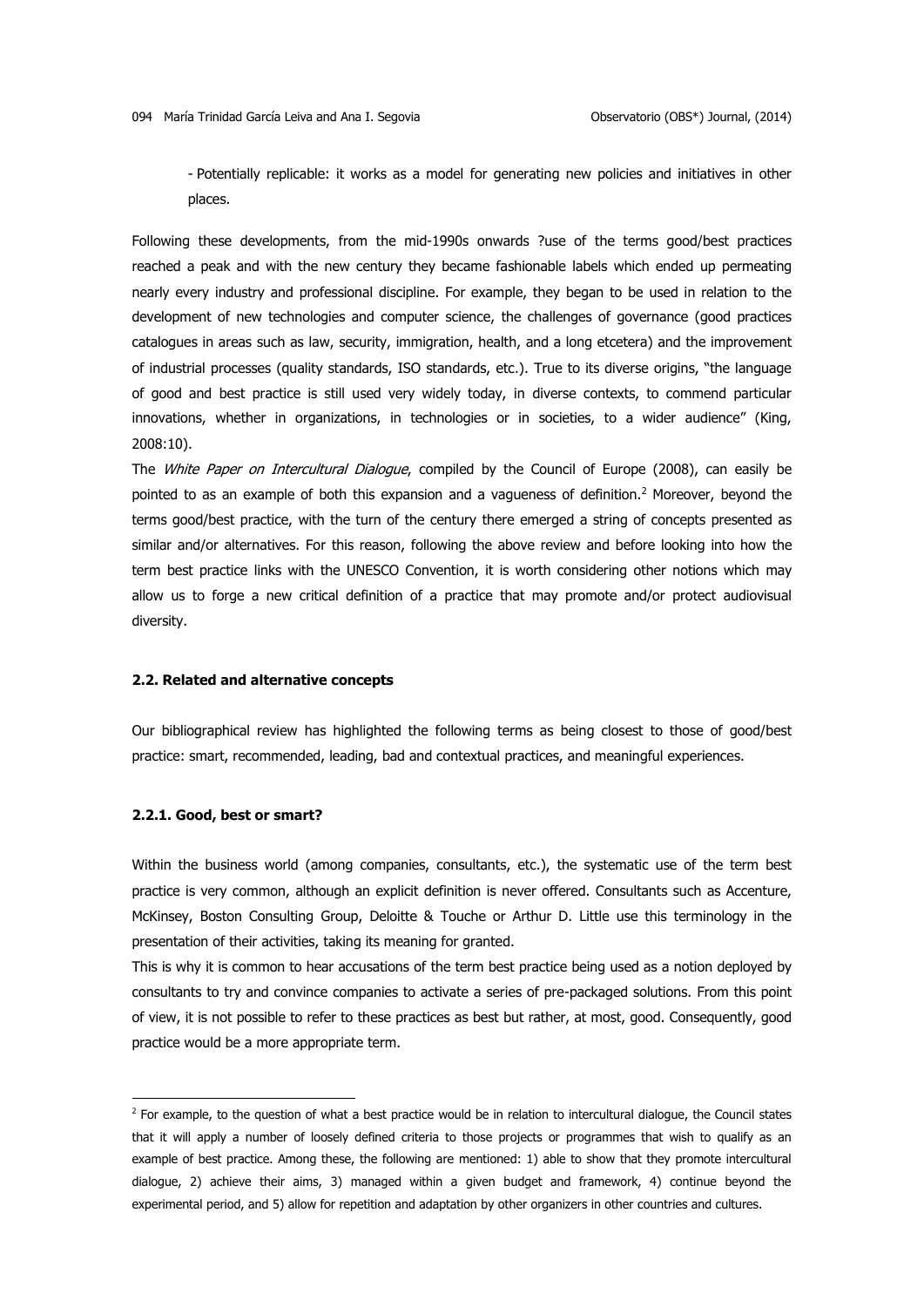The underlying logic here is that the context and history surrounding the production of any practice are intrinsically linked to it. As a result, the fairest thing to do is to affirm that there are and have been a series of practices that have been good for someone, and that, perhaps because of this, they might also be good for others. Critics of the term best practice point out that declaring some practices to be better than others completely neglects historical and cultural differences, while at the same time claiming universalism (Mason, 2007). In addition, it is also an attempt to hide the imposition of endogenous solutions (Mtahabwa, 2007).

Authors such as Bardach (1994) even propose the concept of "smart practices". Within this variation, the idea is that efforts should not be geared towards obtaining and applying the best possible practice but the most convenient, intelligent and appropriate for each situation to solve a specific problem.

Thus, in short, the first and very simple observation worth making is that if a practice is defined as good, best or even smart, it needs to be explained why.

#### **2.2.2. Recommended and leading practices**

The terms good/best practice are often accompanied by the idea that since they are exemplary, they should be reproduced, imitated and replicated. In the case of social programmes, some years ago Nico van Oudenhoven and Rekha Wazir explained very clearly that since practitioners, policymakers, researchers and funding agencies seemed to agree on the fact that there was sufficient knowledge to address most problems, the dominant rationale should be that replicating a good practice was a costeffective means of utilizing scarce resources. Consequently, organizations should focus on bringing existing programmes up to scale rather than supporting yet more experimental, pilot, innovative, or trial projects (Van Oudenhoven & Wazir, 1997: 3).

From this point of view, good/best practices are characterized by their reproducibility, which is why they are also supposed to be recommendable. Following this reasoning, the terms "recommended practice" and "leading practice" came into wider use in the 2000s to suggest knowledge transfer and replication. This terminology, which implies a notion of being ahead, at the avant-garde, is "softer" than the notion of best practice but takes it for granted that practices can and should be transferred across and implemented in different contexts (Mason, 2007).

Therefore, our second observation is that if a good practice is characterized as exemplary, it should also be clarified for whom (as well as explaining who is recommending what for whom).

### **2.2.3. Contextual practices**

Within the field of computer science, some authors argue that the term best practice should be replaced with that of "contextual practice" (Kaner, Bach & Pettichord, 2002; Ambler and Lines, 2012), while acknowledging that the former has more marketing value, which justifies its wider use. They sustain that there are no best practices, that the value of any practice depends on its context, and that people working together are the most important part of any project's context.

This position is related to those that criticize the use of the term best practice precisely because they do not agree with the fact that a specific action should be recommended as the best approach for all cases.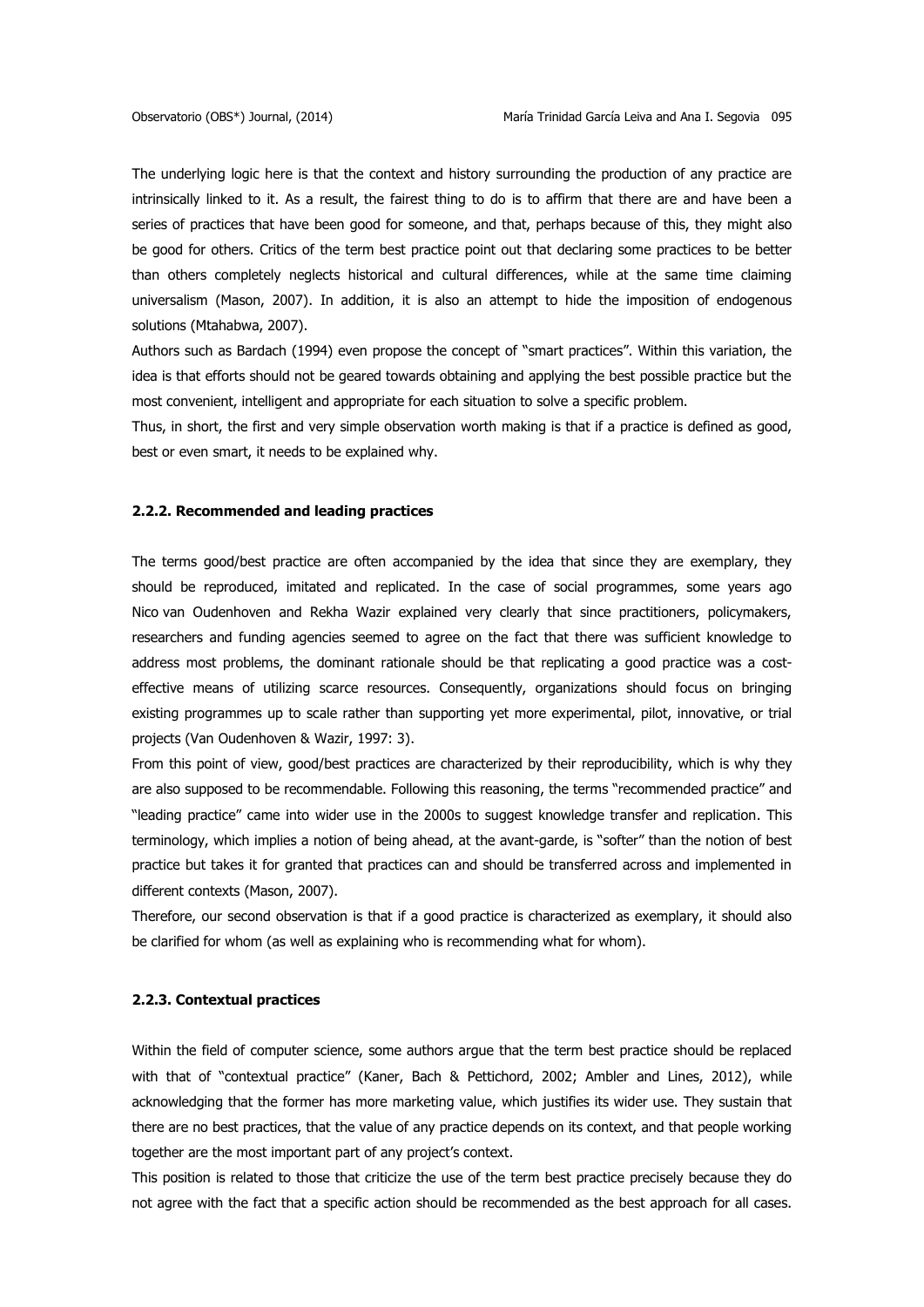The idea here is that what may be defined as best changes according to the context and consequently it is not possible to state that a certain practice is the best one but rather that, if anything, it might the best in a specific context.

Our third observation is therefore that if it is possible to state that something is good, and that it may be exemplary, it will also be necessary to clarify for what purpose, for whom and in what circumstances.

### **2.2.4. Meaningful experiences and sensible practices**

Some Humanities scholars defend positions that share similarities with the ones proposing the notion of contextual practices. However, contrary to the views explained above, they oppose the use of the term best practice. Within education studies in particular there is widespread use of the notions of "meaningful experience" or "sensible practice" as alternatives to good/best practice.

Messina and Pieck (2007), for example, point out that problematizing the concept of best practice and reflecting upon innovation theory prompts them to postulate that the concept of meaningful experience is more open and promising. The noun "experience" alludes to the possibility of reflecting upon the practice itself, whereas the adjective "meaningful" brings the satisfaction of diverse needs to the fore by becoming involved in complex contexts and realities. From this position, what is discussed is not simply why a particular action is good or best, for whom and in what circumstances; the aim is also to establish a clear differentiation by deploying the term experience in place of practice. This viewpoint refutes the possibility of a practice being labelled as best in all different cases and by all agents involved to postulate that, at most, an experience may be defined as a significant, interesting or inspiring example.

Similar to this position, there are studies on inclusive education that prefer to use the notion of sensible practice, understanding it to have a prescriptive character. Opertti (2009: 45), among others, defends this position: "There are no international success models to copy or replicate mechanically. However there are trends, references and results to share inter-regionally that look like visions, strategies and sensible practices". More specifically, Mel Ainscow is one of several scholars to have worked on the concept of inclusive practices in the education field. He has designed, together with Tony Booth (Booth & Ainscow, 2002), an index which takes inclusive education as the organizing criterion.

### **2.2.5. Bad practice or anti-pattern**

Given the terminological evolution discussed above, an alternative to understanding what constitutes a good/best practice would be to refer to the antonyms bad/worst practice, a path which has yet to be theorized. In the software engineering world, the term anti-pattern is a common one. Its origins may be situated in the 1990s, in the work of programmer Andrew Koenig (1995), before later becoming popular in the context of social interaction analysis. Anti-pattern refers to a scheme, pattern, or modality, which is frequently used but is in fact inefficient and/or counter-productive.

Rejecting the terms good/best practice and choosing alternative options such as meaningful experience or sensible practice may help to create distance from some of the more negative connotations associated with these notions. However, this does not mean that the same underlying questions, posed here as observations, should not be clarified; in other words, why, for whom, and in what context an action is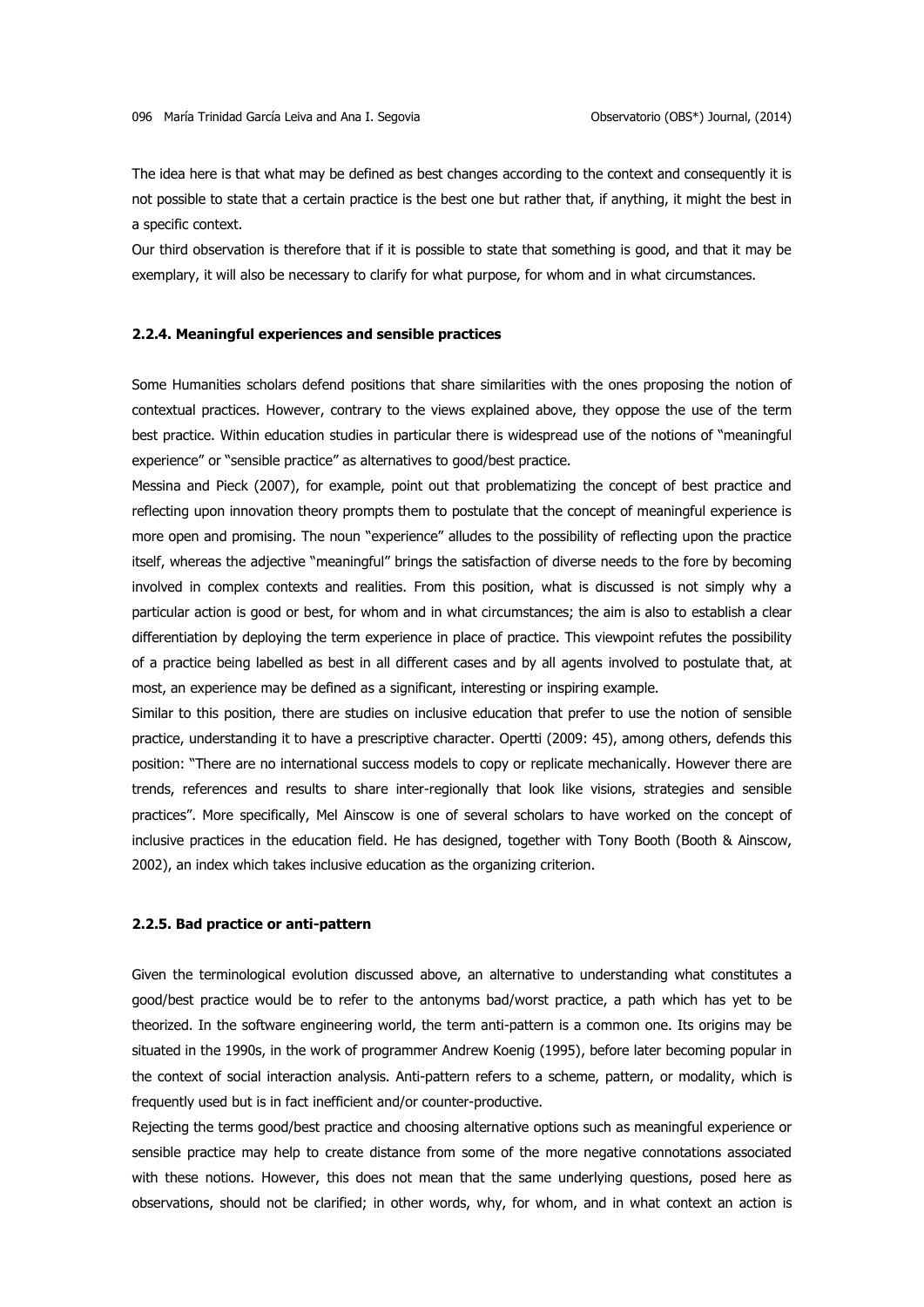meaningful or sensible. At the same time, the disadvantages of leaving behind a terminology that is already very common need also to be borne in mind.

### **3. Diversity, communication and culture**

Having reviewed the evolution of the expressions good/best practices and a series of related and alternative concepts, we will now address the use of these expressions in the UNESCO Convention and some studies on communication and culture that focus on the audiovisual from an international perspective.

### **3.1. The UNESCO Convention**

The UNESCO Convention, approved at the organization's  $33<sup>rd</sup>$  General Conference in October 2005, attempts to re-assert the links between culture, development and dialogue and create an innovative platform for international cultural cooperation.

In this sense, it is interesting to note how some of the Convention's articles refer to the term best practices to account for the need to share measures that have been "taken to protect and promote the diversity of cultural expressions within their territories and at the international level" in order to "share and exchange information relating to the protection and promotion of the diversity of cultural expressions" (Article 9 –Sharing and transparency).

More specifically, this is expressed in Articles 12 (Promotion of international cooperation) and 19 (Exchange, analysis and dissemination of information), where the term appears explicitly. Article 12 points out that: "Parties shall endeavour to strengthen their bilateral, regional and international cooperation for the creation of conditions conducive to (…) enhance public sector strategic and management capacities in cultural public sector institutions, through professional and international cultural exchanges and sharing of best practices".

The first point of Article 19 details that the "Parties agree to exchange information and share expertise concerning data collection and statistics on the diversity of cultural expressions as well as on best practices for its protection and promotion". UNESCO is directly involved in the promotion of such best practices, establishing in the second point of this article that the organization will facilitate the collection, analysis and dissemination of all relevant information, statistics and best practices.

Nevertheless, the Convention does not offer a definition or conceptualization of the expression best practice beyond its aforementioned use. Neither do the operational guidelines – a series of instructions for signatory Parties regarding correct implementation of the Convention – clarify the concept. The guidelines on Article 9 explain how Parties shall submit a Quadrennial Periodic Report providing relevant information on measures taken to protect and promote the diversity of cultural expressions within their territory and at the international level, as well as on the impact and results of these measures. The guidelines on Article 19 specify the role and responsibilities of Parties and the UNESCO Secretariat and the potential contribution of civil society.

The fact is that Articles 9 and 19, which should be read in conjunction with one another, are essential in understanding to what extent the text can be implemented, given that they can demonstrate its degree of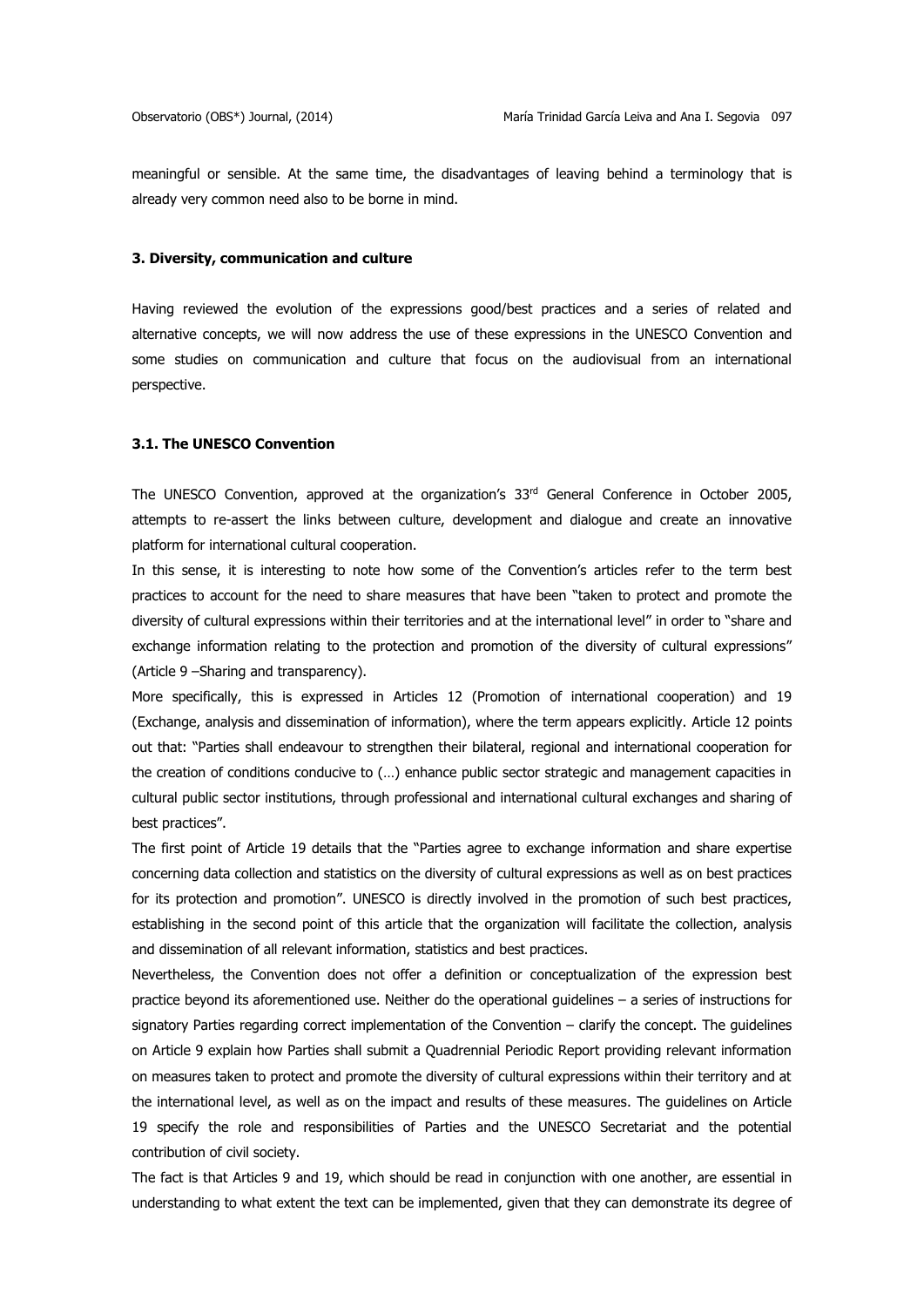efficacy in a specific manner. They specify obligations for both UNESCO and the Parties to the Convention (Merkel and Obuljen, 2010; von Schorlemer and Stoll, 2012). Whereas Article 9 provides a monitoring mechanism for joining Parties to apply the Convention and facilitates the exchange of information, Article 19 deals with managing the knowledge to be exchanged and shared, specifying how the joining Parties and UNESCO would contribute in this respect. Therefore, the explanation of what a best practice is, or is not, is key to the implementation of many of the provisions in the agreement.

The first provision of Article 19 complements Article 9 and gives more specific orientation through a focus on expertise in data collection and best practice; nonetheless, as Merkel clearly explains (2012: 496-497), the nature of information remains as equally general as in Article 9:

Is information limited to publicly available data? Or would it also involve private sector information on cultural content, trade and services, e.g. on trading in licenses? Would information on (policy) research be included? Would this include information on challenges, unresolved issues or even differing opinions regarding the protection and promotion of the diversity of cultural expressions? Who decides?

These questions affect what we are to understand as best practice for the protection and promotion of diversity in cultural expressions. The lack of thoroughness is still more surprising if we bear in mind that the same UNESCO could have turned to the definition of best practice forged within the MOST Programme. Instead, a "common sense" approach was chosen.

We would suggest here, following Grant (2011), that the absence of a clear explanation for the term in the Convention was due to the fact that the complex negotiations that took place to agree on an international instrument such as this led to a broad wording that would bring as many countries on board as possible. The involvement of the United States in attempting to first stop the Convention and then influence its drafting so as to undermine and dilute its content (Barreiro, 2011) should also be considered part of the explanation for this.

### **3.2. The field of communication and culture**

#### **3.2.1. Good/best practices as buzzwords**

Since the beginning of the 2000s, extensive and vague use of the concepts of good/best practice has been common in a number of different fields, as already documented, including research on communication and culture. This is especially true when discussing compilations, catalogues and databases that compile cultural initiatives.

In this regard, there are well-known examples of the cataloguing of practices for cultural diversity that display the aforementioned vagueness within the international arena:

The first notable UNESCO-sponsored document on this issue is *Public service broadcasting: a best* practices sourcebook (Banerjee & Seneviratne, 2005). This text, which attempts to give information regarding the concept of public service broadcasting, constantly uses the term best practice without ever defining it.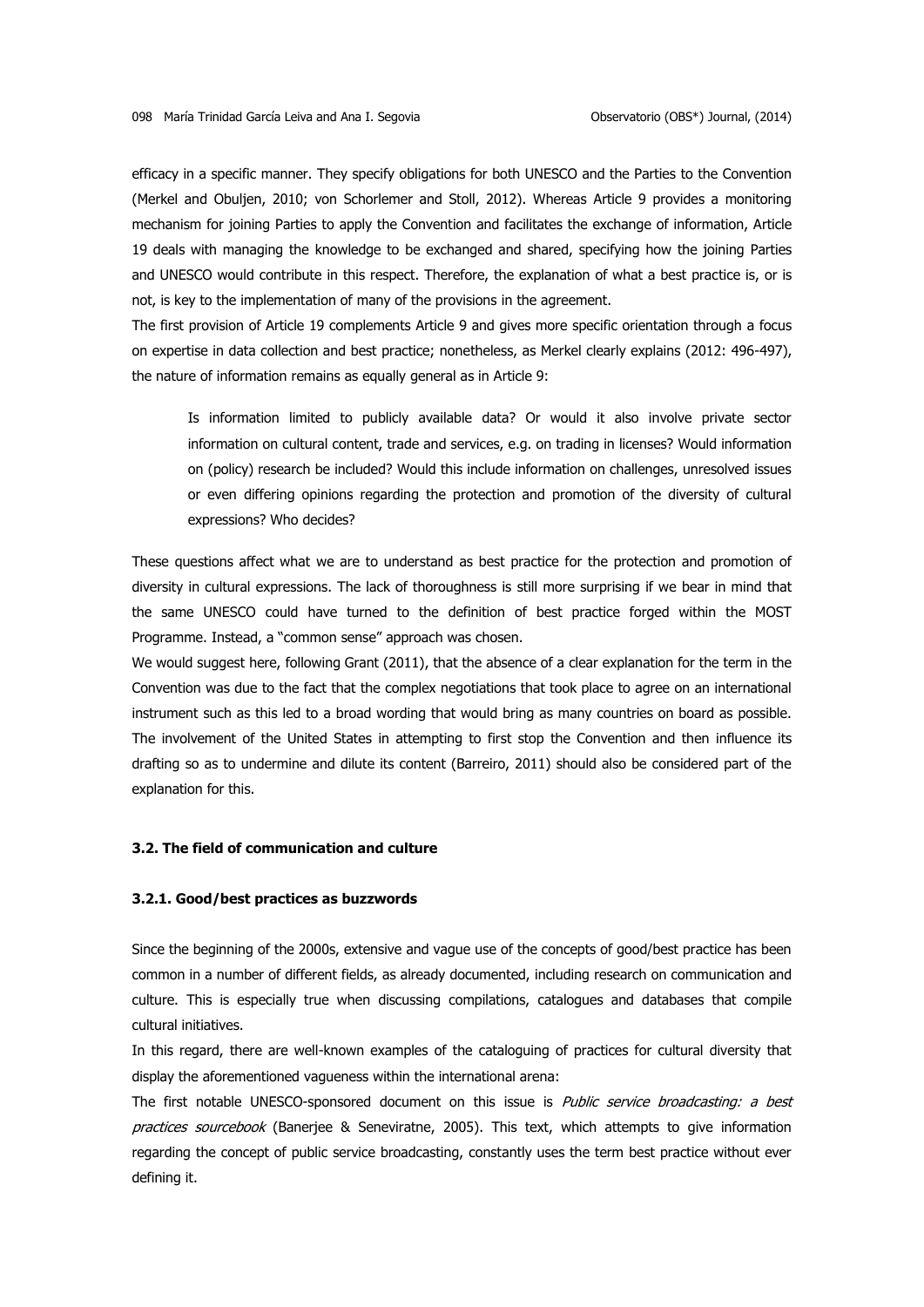The manual *Community media: a good practice handbook* compiles a set of case studies on good practices in community media. It attempts to inspire and support those involved in the promotion of community media and contribute to their understanding while raising awareness about their specific characteristics among those who develop public policies. Even though it states that a good practice includes ideas of adaptability, relevance, sustainability and innovation, among others (Buckley, 2011: 8), it does not include further clarifications about what these issues actually mean.

In 2009, the European Commission supported the publication of the document Media4Diversity. Taking the pulse of diversity in the media. This study attempts to select and evaluate the most significant and innovative media diversity initiatives over the previous five years, offering thirty examples. Even though the selection criteria are clearly specified, the rhetoric of those initiatives, initially labelled as significant and innovative, ends up as a discourse on good practices (Internews Europe, IFJ and MDI, 2009: 22-23). Although not explicit, the reader is led to understand that a good practice is one that fits the specified criteria.

Finally, in 2010, the Asia-Europe Foundation and the German Commission at UNESCO, with the assistance of researchers from the network U40-Programme Cultural Diversity 2030, put together the document Mapping Cultural Diversity. Good practices from around the globe, which offers a compilation of good practices in the protection and promotion of diversity in cultural expressions (Sekhar & Steinkamp, 2010). Here, a good practice is defined in reference to the already mentioned MOST Programme. However, no further clarifications are included.

### **3.2.2. From best practices to inspiring initiatives?**

In contrast to the above, however, it is interesting to note that later documents show a greater amount of terminological accuracy. Worth highlighting in this respect is the study Presenting artists from the South. Inspiring initiatives. Published by the Canadian Coalition for Cultural Diversity (2012), it is a compilation of inspiring initiatives — neither good nor best — collected by Canadian civil society groups to promote cultural expressions from developing countries used in Canada.

UNESCO, for its part, is currently compiling an inventory that will catalogue all of the documents and events that promote the Convention at the international level. Without specifically mentioning the terms good/best practice, the Conference of the Parties has decided to support the creation of a database of experiences and practices related to promotion of the Convention<sup>3</sup>.

In Spain, for example, this tendency is found in the Bank of good practices of cultural and development projects, produced by the Agencia Española de Cooperación Internacional para el Desarrollo / Spanish Agency for International Development Cooperation (AECID, 2009), which does, in fact, define what a good practice is. Both the record card and its help manual specify a series of practical reference points and models as ideal working methods. The consideration of a good practice as an "act or strategy within a particular cultural and development project that has given a satisfactory solution to a specific problem, so that it may work as an example for future promoters and agents" (AECID, 2009: 5), is qualified by explaining the following criteria: innovation, transferability, viability, pertinence, efficacy and positive

**.** 

<sup>&</sup>lt;sup>3</sup> See[: www.unesco.org/culture/cultural-diversity/2005convention/en/programme/articlexxi/](http://www.unesco.org/culture/cultural-diversity/2005convention/en/programme/articlexxi/)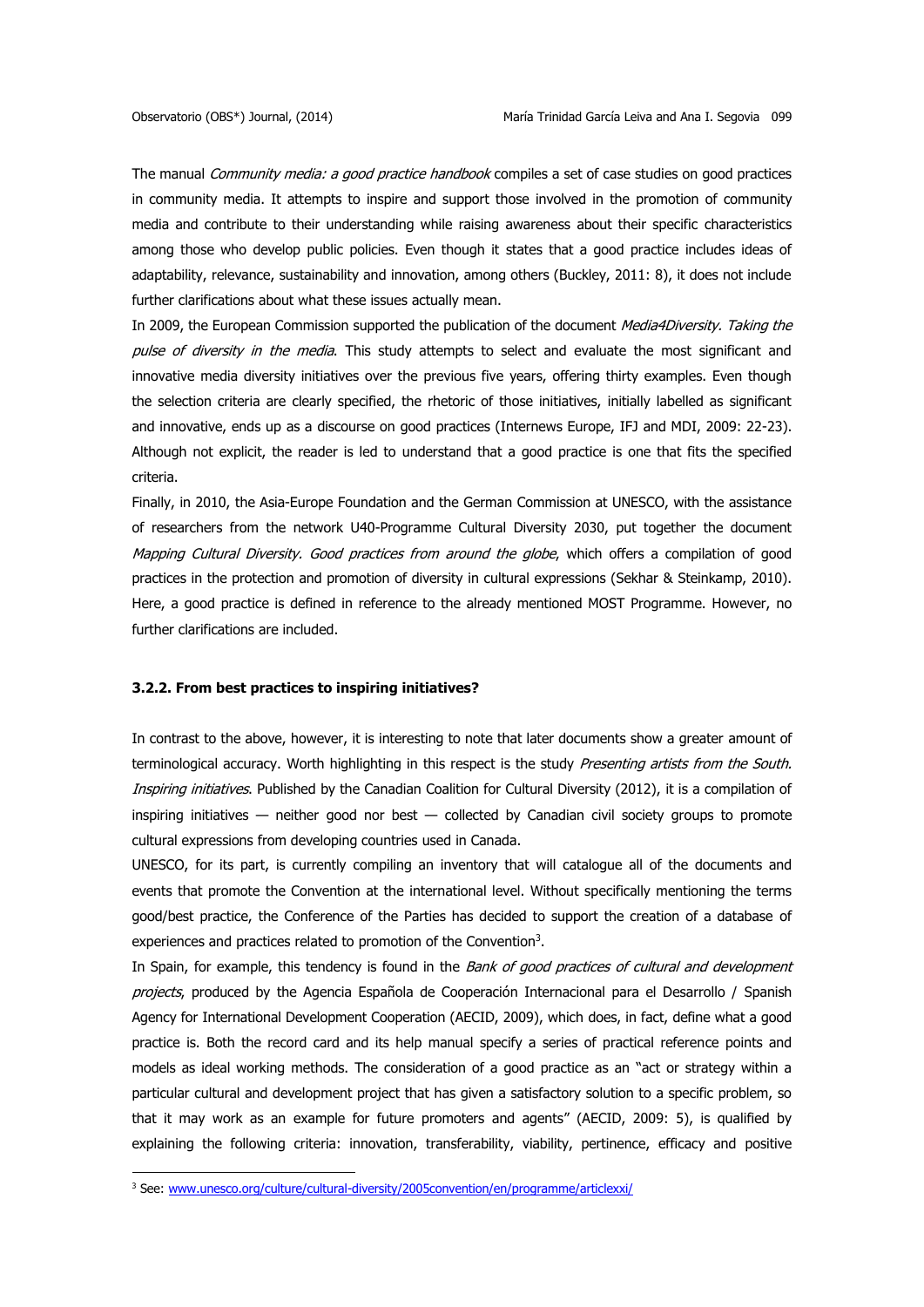impact, planning, co-responsibility and participation, and the existence of application and evaluation indicators.

#### **4. Elements for a definition of good practices**

Summarizing the observations presented here, we understand that the terms good/best practice should never refer to definitive, timeless and universal actions. If an action may be defined as positive and exemplifying, there is a need to clarify why, for whom and in what circumstances.

Given that UNESCO does not define best practice in relation to cultural diversity, despite the Convention using the term, the open debate regarding its meaning and the multiple fields in which it is used vaguely  $-$  studies on culture and communication included  $-$  we propose leaving the term behind in favour of the use of good practice. There are two main arguments to defend this position: the need within UNESCO for a pioneering, adaptable and non-simplifying definition for the Social Sciences (MOST Programme), and the familiarity of the term good practice, which may contribute to the transfer of knowledge to society in a productive way.

In this sense, we feel it would be appropriate to depart from the MOST Programme's definition due to its widespread use, impact and relevance, in order to rethink and adapt it to the cultural and communication fields.

A critical review of the definition's four elements leads to the following considerations:

First, it is worth noting that an action's efficiency or efficacy alludes to its capacity to achieve the desired or expected effect. An action is effective when it achieves its goal and such a goal must produce a positive and tangible impact on the conditions or environment of the agents involved. This entails the practice being relevant and making a verifiable contribution. The practice must therefore have a transforming effect.

Second, the sustainability of an action alludes to its capacity to achieve the desired effect for an extended period of time. The outcome must survive the initial launching phase and resist any difficulties arising from its implementation. In addition, such sustainability is ideally a product of the involvement of a good proportion of the affected agents and emerges as a result of group effort and consensus. Moreover, this happens if there is a contextual and historical understanding of the issue being addressed. Consequently, the good practice has long-lasting effects. Ideally, the actors involved should be able to review its positive effects over time. It must generate reflectivity (learning and reflection on the experience itself) and therefore feedback (improvement of the good practice itself).

Third, a practice may be duplicated in a time and space other than the one in which its exemplarity was demonstrated. In other words, it may act as a model for actions in other places and function as a lesson to be transferred to other contexts for its imitation. Nevertheless, a practice may be good for certain agents in a specific time and space but not for others. At most, it may simply inspire them. There are no solutions or translatable models per se, but rather experiences that may contribute to elaborating a specific action, inspiring other practices on the basis of that. It is important to remember that the inspiring or exemplifying practice should be transparent. If all of the information relating to the processes of its generation and implementation is not available, a practice cannot be deemed to be exemplifying.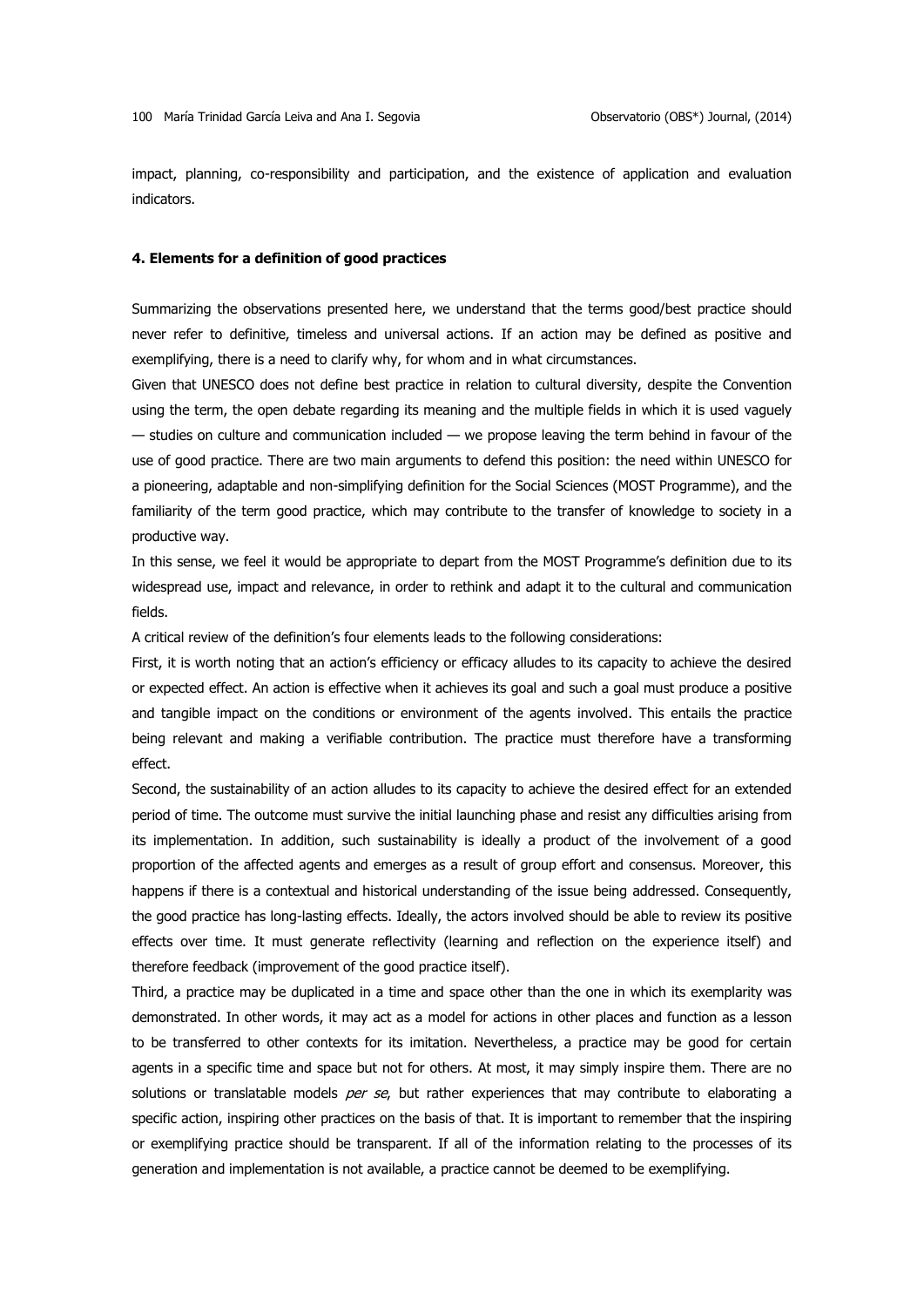Finally, the innovative character of a practice  $-$  the development of new and creative solutions to common problems — implies the idea of change as a result of the introduction of novel ideas. In contrast with authors such as Brannan & others (2008), it is here argued that a practice qualified as good given the specified criteria does not necessarily have to be creative and innovative. This is why it is advisable to reject this aspect as a defining criterion of how good an action is.

### **5. Conclusion: good practices for audiovisual diversity**

To summarize, a good practice within the audiovisual field is any action activated by one or several social agents and that is aimed at protecting and/or promoting diversity in any of the phases of the audiovisual industry. Consequently, such an action must be:

- Effective: it must accomplish its goal by making a tangible impact.
- Long-lasting: its positive effects must prevail in similar circumstances over time.
- Transforming: it must contribute to a change in the existing conditions in a positive way.
- Transparent: information regarding its formulation, implementation and impact must be public.

In addition, an action might be exemplary, in the sense of functioning as a source of inspiration for others, and also reflective; that is to say, it might trigger re-thinking through feedback.

Our proposal is founded on the ideas that the exclusive application of market logic to the audiovisual industry is a threat to cultural diversity and that its effective protection and promotion is an essential condition in counterbalancing the functioning of the market. This viewpoint is in tune with the UNESCO Convention and the importance it awards to both the transfer and impact of those actions deemed to be noteworthy practices and the need to share them as such.

Nevertheless, policy measures that can be legitimately introduced to protect and promote cultural diversity within the audiovisual industry must not be influenced or hijacked by any type of initiative presented as good or best without being accompanied by explicit and proper testimony of their excellence. We can mention at least two negative implications of a vague definition of what constitutes a good practice for the promotion and protection of audiovisual diversity. Firstly, in the absence of political commitment, a lack of clarity can lead to the promotion of any initiative whatsoever as a relevant practice in the audiovisual field. If any measure can be applied, policy becomes a façade and immobilism wins. Secondly, in a context of economic and financial crises, with many voices claiming to replicate what has already – supposedly – worked well somewhere else as opposed to "reinventing the wheel", knowledge transfer may lead to naive assumptions and even contradictory results. If someone else's measure is simply copied in the belief that its previous success secures its future outcome, policy can be disempowered, colonized, and path dependency can be deepened.

In contrast, adopting a clear, agreed, self-developed and justified definition of good practice, which may or may not follow the one we propose, can ensure more diversity in the audiovisual industry, as only those initiatives meeting minimum requirements would be supported, publicized and shared. In other words, bearing in mind that a practice is always tailored to a specific policy problem, only measures meeting predetermined criteria should be included in the formulation and implementation of audiovisual policies and compiled in documents such as catalogues, inventories, manuals and guides.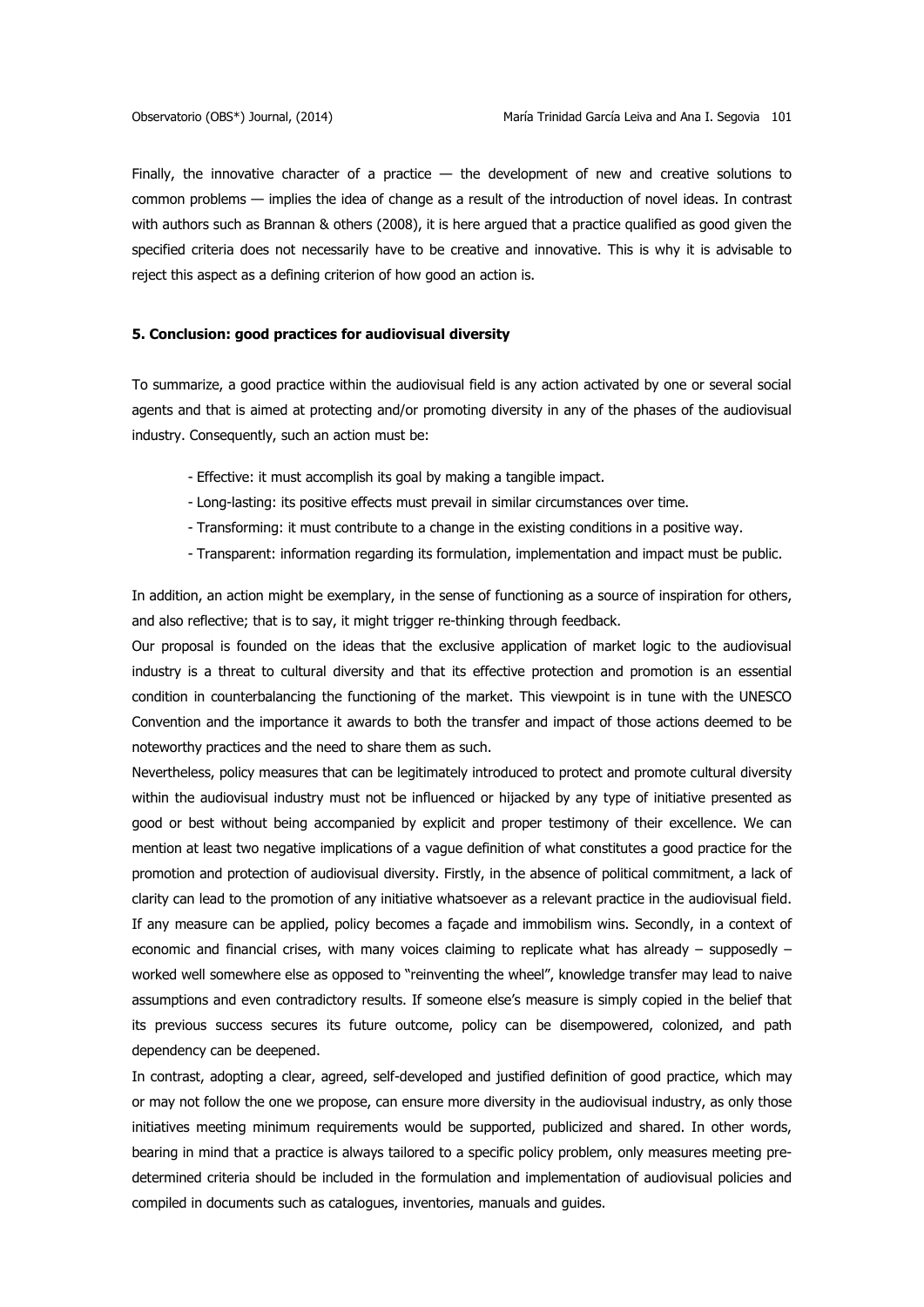### **References**

- Abdoulaye, A. (2003). Conceptualisation et dissemination des «bonnes pratiques» en éducation: essai d'une approche internationale à partir d'enseignements tirés d'un projet. Ginebra (Suiza): Bureau International d'Education de l'UNESCO. [\(http://portal.unesco.org/education/en/file\\_download.php/f1685fde2633dd9b3b20fd828d6bfa92a](http://portal.unesco.org/education/en/file_download.php/f1685fde2633dd9b3b20fd828d6bfa92abdoulaye.pdf) [bdoulaye.pdf\)](http://portal.unesco.org/education/en/file_download.php/f1685fde2633dd9b3b20fd828d6bfa92abdoulaye.pdf) (26-04-2013)
- AECID (2009). Manual para completar la ficha de análisis. Banco de buenas prácticas. Madrid (España): AECID.
- Ambler, S. & Lines, M. (2012). Disciplined Agile Delivery: A Practitioner's Guide to Agile Software Delivery in the Enterprise. Boston (Estados Unidos): IBM Press.
- Banerjee, I. & Seneviratne, K. (2005) (Eds.). Public service broadcasting: a «best practices» sourcebook. París (Francia): UNESCO. Bardach, E. (1994). Comment: The Problem of «Best Practice» Research. En *Journal of Policy Analysis and Management*, 13, 2, 260-268 (DOI: 10.2307/3325011).
- Barreiro, B. (2011). La diversidad cultural en el derecho internacional: la Convención de la UNESCO. Madrid (España): Iustel.
- Booth, T. & Ainscow, M. (2002). *Index for Inclusion: developing learning and participation in schools.* Bristol (Reino Unido): CSIE.
- Brannan, T., Durose, C., John, P. & Wolman, H. (2008). Assessing Best Practice as a Means of Innovation. Local Government Studies, 34, 1, 23-38.( DOI: 10.1080/03003930701770405).
- Buckley, S. (2011) (Ed.). Community media: a good practice handbook. París (Francia): UNESCO.
- Cabré, M. T. (2009). Terminología y buenas prácticas. Atti Convegno Assiterm, 12 (www.publifarum.farum.it/ezine\_articles.php?art\_id=161) (17/09/2012)
- Coalición Canadiense por la Diversidad Cultural (2012). Presenting artists from the South. Inspiring initiatives. Montreal (Canadá): CCDC.
- Council of Europe (2008). White Paper on Intercultural Dialogue «Living together as equals in dignity». Estrasburgo (Francia): Consejo de Europa.
- Consell Nacional de la Cultura i de les Arts de Catalunya (2010). Codi de bones pràctiques en l'àmbit de la creació i de la interpretació musicals. Barcelona (España): Consell Nacional de la Cultura i de les Arts de Catalunya.
- Davies, A. & Kochhar, A. (2002). Manufacturing best practice and performance studies: a critique. International Journal of Operations & Production Management, 22, 3, 289-305.
- Grant, P. (2001). The UNESCO Convention on Cultural Diversity: Cultural Policy and International Trade in Cultural Products. In Mansell, R. & Raboy, M., The Handbook of Global Media and Communication Policy. Malden, MA (Estadous Unidos): Blackwell.
- González Ramírez, T. (2007). El concepto de «buenas prácticas». Origen y desarrollo. *Comunicación y* pedagogía: Nuevas tecnologías y recursos didácticos, 222, 32-35.
- Internews Europe, IFJ & MDI (2009). Media4Diversity. Taking the pulse of diversity in the media. Bruselas (Bélgica): European Commission, Directorate-General for Employment, Social Affairs and Equal Opportunities.